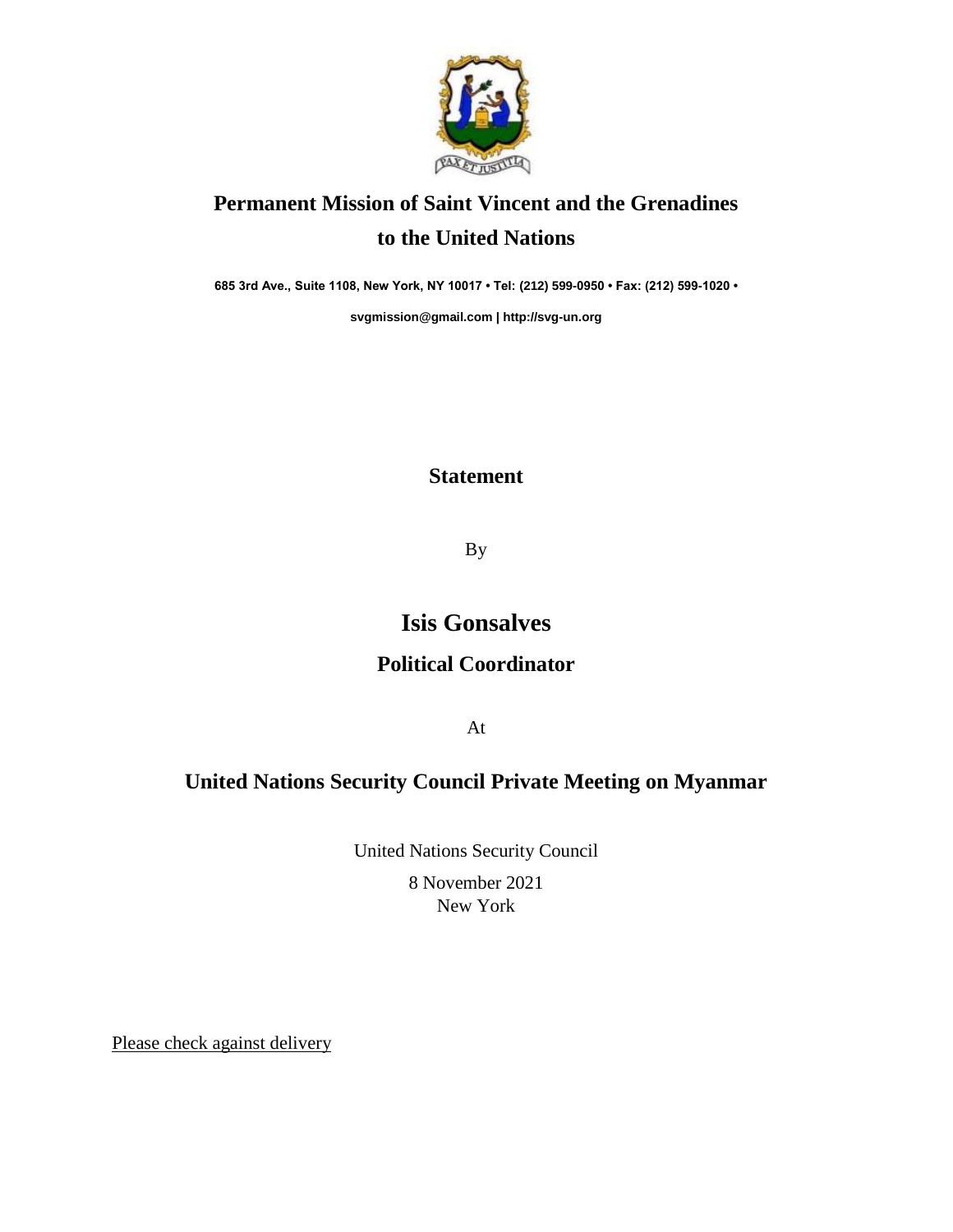Thank you, Mr. President, and thanks to the United Kingdom for requesting this timely meeting on the situation in Myanmar. We also express appreciation to the Special Envoy for the ASEAN Chair on Myanmar, His Excellency Mr. Yusof, and the Director of East Asia and Pacific Division, Mr. Peter Due, for their insightful briefings.

At the outset, Saint Vincent and the Grenadines reiterates its strong support for the ongoing efforts of ASEAN in finding a peaceful resolution to the crisis in Myanmar. The political stability of Myanmar remains essential to achieving a secure and durable solution, not only for Myanmar but also for the entire region. In this respect, we strongly encourage the military to engage constructively with ASEAN to fulfil all aspects of the Five-Point Consensus and facilitate the visit of the ASEAN Special Envoy as soon as possible. We further call on the military to engage in meaningful political dialogue with all relevant stakeholders, including women, youth, and civil society. We recognise the need for the ASEAN Special Envoy to have access to all parties concerned. We agree that the release of unlawfully detained persons would build trust for dialogue and we reiterate our previous calls for their release.

The protection of the people of Myanmar should remain a priority, including ethnic minorities and the Rohingya. My delegation is deeply concerned about the escalating violence in the northwest region, especially in Chin, Sagaing and Magway states. The coup has further negatively impacted these areas, with disproportionate impact on women and children. We strongly condemn the use of lethal force and violence against civilians and civilian infrastructure, including schools, hospitals and offices that carry out work in the interest of the people of Myanmar. Once again, we call on all parties to the conflict to respect human rights law, exercise restraint and refrain from further violence. Work to address the root causes of violence remains crucial and conducive conditions must be created for the safe, voluntary, sustainable, and dignified return of refugees and displaced persons.

The coup and the COVID-19 pandemic have further restricted humanitarian assistance to vulnerable populations. Access must be allowed for equitable and safe delivery of humanitarian aid and delivery of COVID-19 vaccines. Attacks on health workers and the blocking of aid must also stop. To this end, we must all act hand in hand to mitigate the humanitarian catastrophe threatening Myanmar and the region.